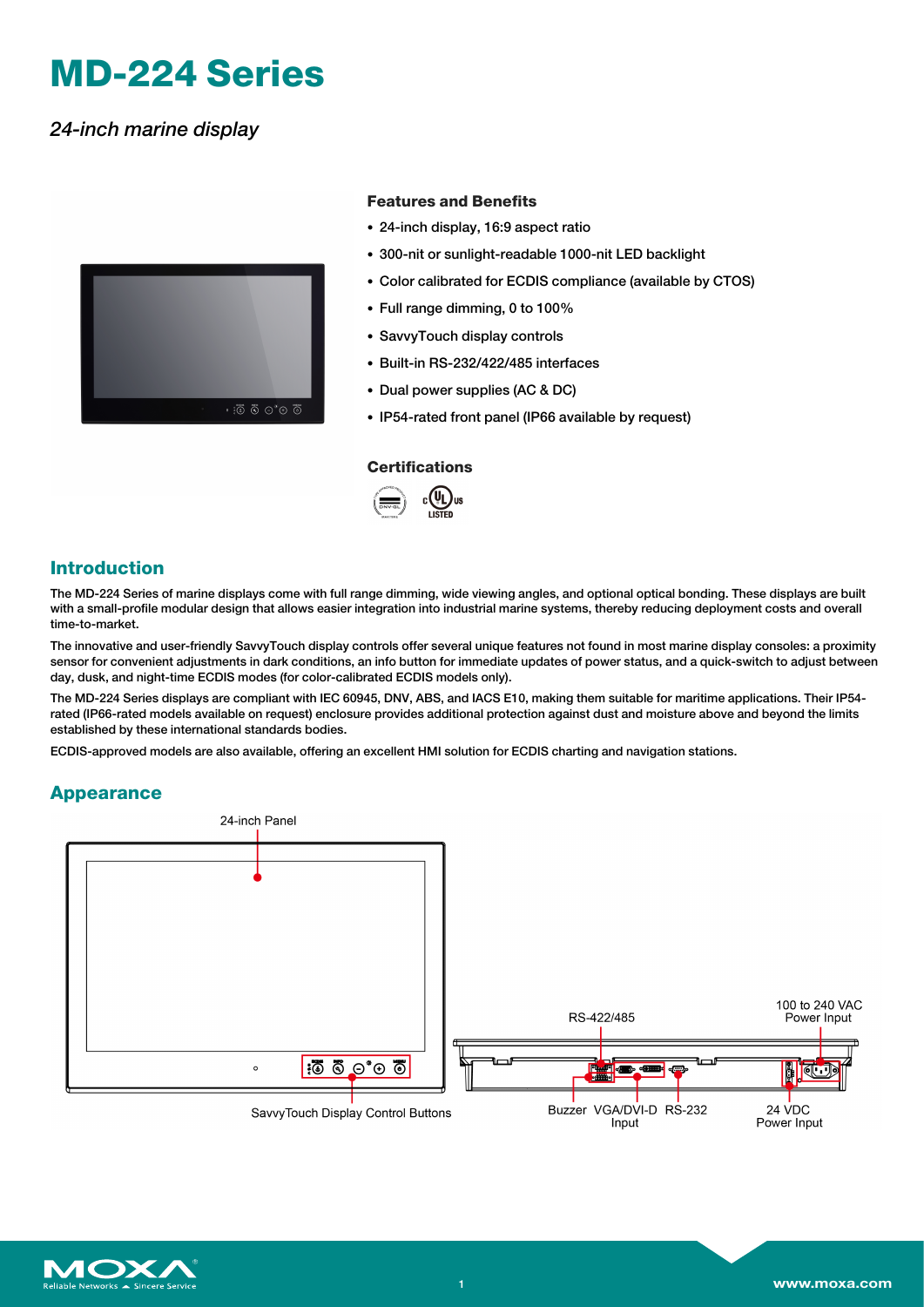# **Specifications**

#### Display

| <b>Aspect Ratio</b>                 | 16:9                                                                                                            |
|-------------------------------------|-----------------------------------------------------------------------------------------------------------------|
| <b>Contrast Ratio</b>               | 5,000:1                                                                                                         |
| Max. No. of Colors                  | 16.7M (8-bit/color)                                                                                             |
| <b>Panel Size</b>                   | 24-inch viewable image                                                                                          |
| Panel Type                          | <b>MVA</b>                                                                                                      |
| <b>Pixels</b>                       | 1920 x 1080                                                                                                     |
| <b>Response Time</b>                | 25 ms (gray to gray)                                                                                            |
| <b>Viewing Angles</b>               | 178°/178°                                                                                                       |
| <b>Light Intensity (Brightness)</b> | MD-224X/224Z: 300 cd/m <sup>2</sup><br>MD-224Z-HB: 1000 cd/m <sup>2</sup>                                       |
| Computer Interface                  |                                                                                                                 |
| <b>Serial Ports</b>                 | RS-232 ports x 1 (DB9 male)<br>RS-232/422/485 ports x 1, software-selectable (terminal block)                   |
| Video Input                         | DVI-D x 1, 29-pin DVI-D connectors (female)<br>VGA x 1, 15-pin D-sub connector (female)                         |
| <b>Touch Function</b>               |                                                                                                                 |
| <b>Touch Type</b>                   | MD-224Z/224Z-HB: Capacitive Touch (PCAP)<br>MD-224X: None                                                       |
| <b>Touch Support Points</b>         | MD-224Z/224Z-HB: 4 points                                                                                       |
| Serial Interface                    |                                                                                                                 |
| <b>Baudrate</b>                     | 50 bps to 115.2 kbps                                                                                            |
| Data Bits                           | 5, 6, 7, 8                                                                                                      |
| <b>Flow Control</b>                 | RTS/CTS, XON/XOFF, ADDC <sup>®</sup> (automatic data direction control) for RS-485, RTS<br>Toggle (RS-232 only) |
| Parity                              | None, Even, Odd, Space, Mark                                                                                    |
| <b>Stop Bits</b>                    | 1, 1.5, 2                                                                                                       |
| <b>Serial Signals</b>               |                                                                                                                 |
| <b>RS-232</b>                       | TxD, RxD, RTS, CTS, DTR, DSR, DCD, GND                                                                          |
| <b>RS-422</b>                       | Tx+, Tx-, Rx+, Rx-, GND                                                                                         |
| RS-485-2w                           | Data+, Data-, GND                                                                                               |
| RS-485-4w                           | Tx+, Tx-, Rx+, Rx-, GND                                                                                         |
| <b>Power Parameters</b>             |                                                                                                                 |
| Input Voltage                       | 100 to 240 VAC, 24 VDC (18 to 30 V)                                                                             |
| <b>Power Consumption</b>            | 40 W (max.)                                                                                                     |

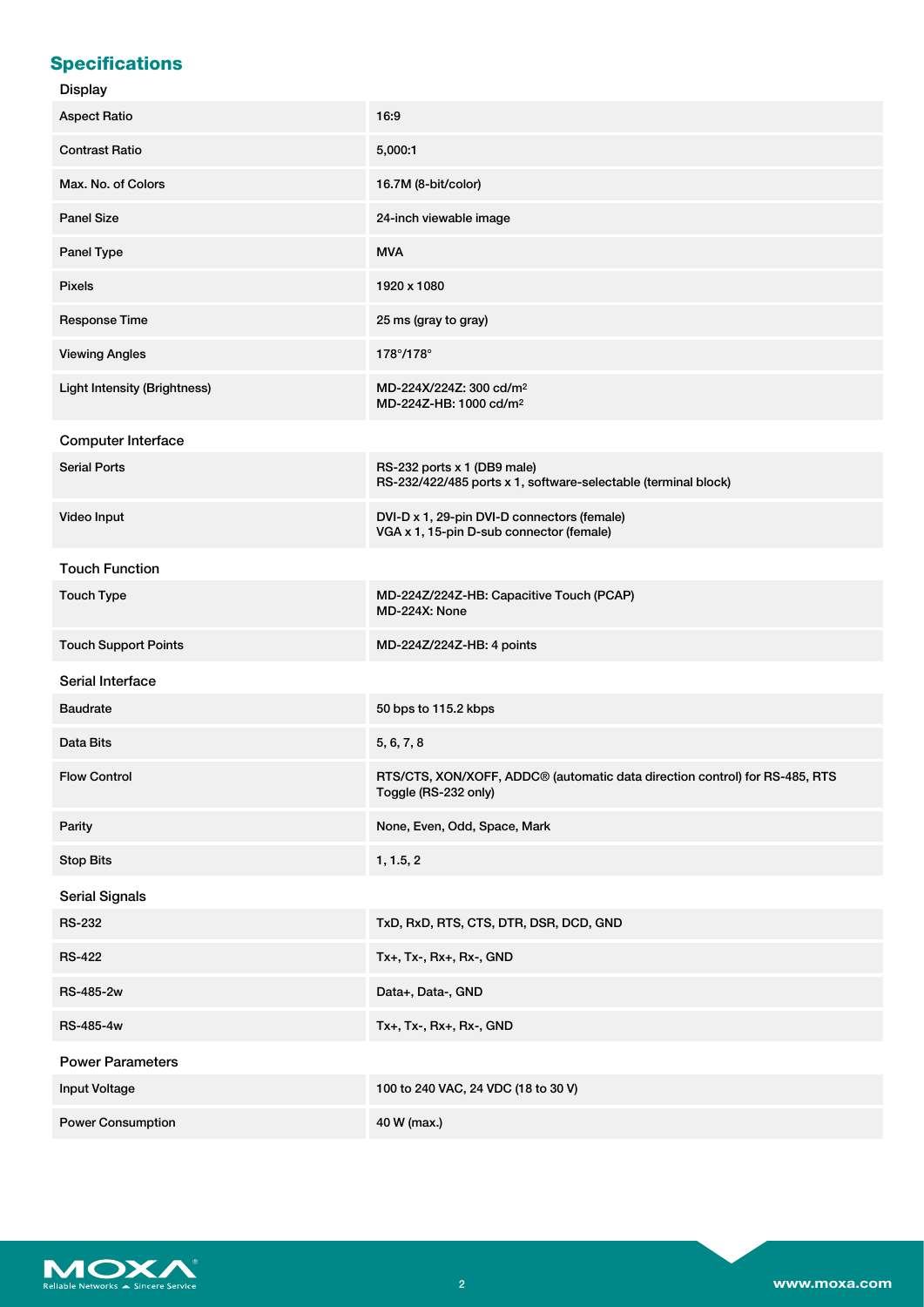### Physical Characteristics

| Housing                                | Metal                                                                                                                                                                                                                 |
|----------------------------------------|-----------------------------------------------------------------------------------------------------------------------------------------------------------------------------------------------------------------------|
| <b>IP Rating</b>                       | MD-224X: IP54, front<br>MD-224X: IP22, rear<br>MD-224Z: IP54, front<br>MD-224Z: IP22, rear<br>MD-224Z-HB: IP66, front<br>MD-224Z-HB: IP22, rear                                                                       |
| <b>Dimensions</b>                      | 595 x 393 x 75 mm (23.43 x 15.47 x 2.95 in)                                                                                                                                                                           |
| Weight                                 | 9,570 g (21.10 lb)                                                                                                                                                                                                    |
| Installation                           | Desktop, Panel mounting, VESA mounting                                                                                                                                                                                |
| <b>Environmental Limits</b>            |                                                                                                                                                                                                                       |
| <b>Operating Temperature</b>           | -15 to 55°C (5 to 131°F)                                                                                                                                                                                              |
| Storage Temperature (package included) | -20 to 60 $^{\circ}$ C (-4 to 140 $^{\circ}$ F)                                                                                                                                                                       |
| <b>Ambient Relative Humidity</b>       | 5 to 95% (non-condensing)                                                                                                                                                                                             |
| <b>Standards and Certifications</b>    |                                                                                                                                                                                                                       |
| <b>EMC</b>                             | EN 55032/24                                                                                                                                                                                                           |
| EMI                                    | CISPR 32, FCC Part 15B Class A                                                                                                                                                                                        |
| <b>EMS</b>                             | IEC 61000-4-2 ESD: Contact: 4 kV; Air: 8 kV<br>IEC 61000-4-3 RS: 80 MHz to 1 GHz: 3 V/m<br>IEC 61000-4-4 EFT: Power: 1 kV; Signal: 0.5 kV<br>IEC 61000-4-5 Surge: Power: 2 kV; Signal: 1 kV<br>IEC 61000-4-6 CS: 1k V |
| Maritime                               | ABS, CCS, DNV-GL, IEC 60945                                                                                                                                                                                           |
| Safety                                 | UL 60950-1                                                                                                                                                                                                            |
| Warranty                               |                                                                                                                                                                                                                       |
| <b>Warranty Period</b>                 | LCD: 1 year<br>System: 3 years                                                                                                                                                                                        |
| <b>Details</b>                         | See www.moxa.com/warranty                                                                                                                                                                                             |
| Package Contents                       |                                                                                                                                                                                                                       |
| <b>Device</b>                          | 1 x MD-224 Series display                                                                                                                                                                                             |
| Cable                                  | 1 x DVI-D cable<br>1 x VGA                                                                                                                                                                                            |
| <b>Installation Kit</b>                | 1 x terminal block, 2-pin<br>1 x terminal block, 5-pin<br>1 x panel-mounting kit                                                                                                                                      |
| Documentation                          | 1 x quick installation guide<br>1 x warranty card                                                                                                                                                                     |